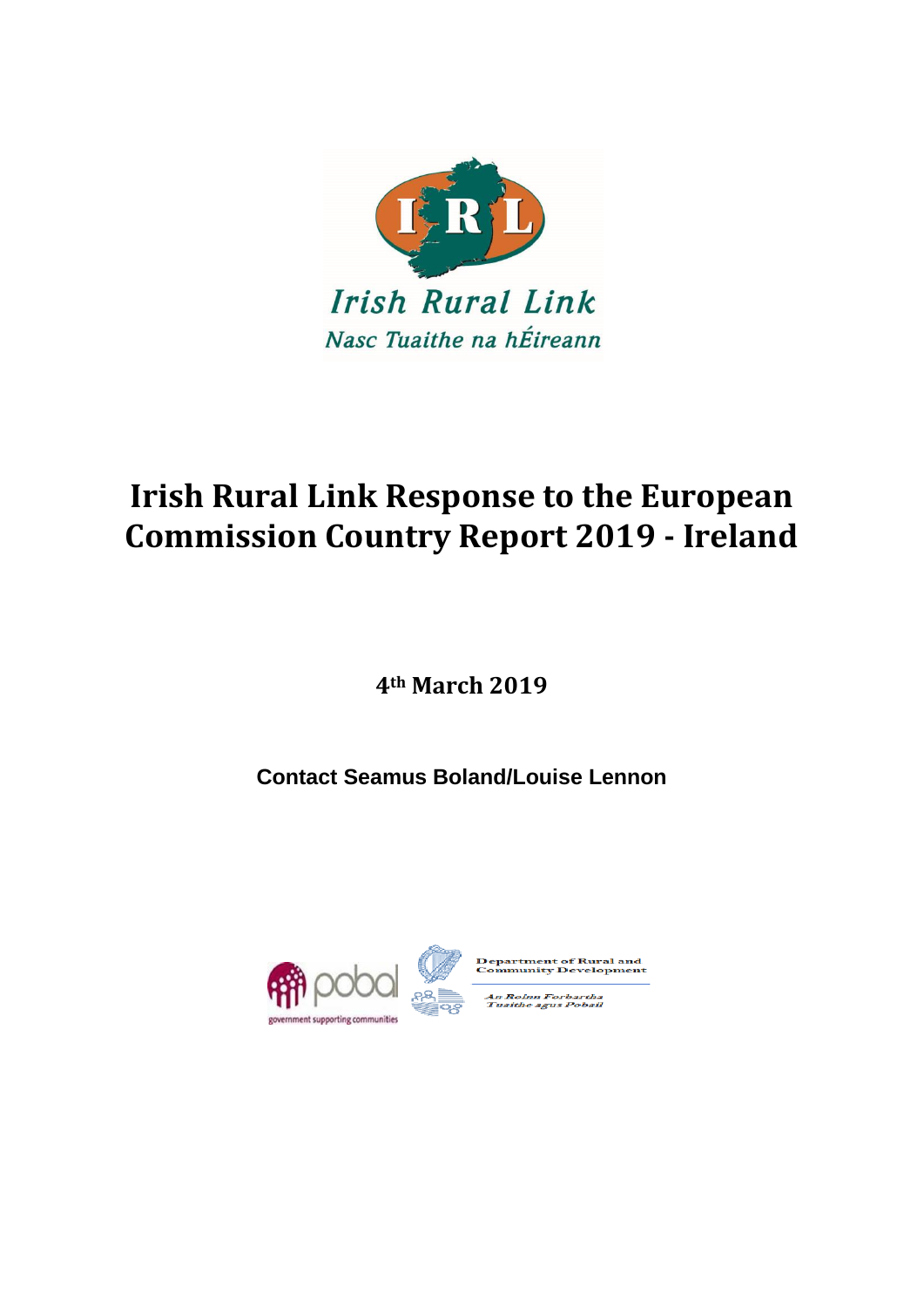Irish Rural Link (IRL) is the national network of rural community groups, representing over 600 community groups and over 25,000 individuals committed to socially, environmentally and economically sustainable rural communities.

Below is the response to some of the items raised in the EU Commission Country Report 2019 for Ireland.

## **Economic Situation and Outlook**

The Country Report makes reference to the current economic and employment growth. IRL welcome that it acknowledges regional disparities in this growth. However, it is not just disparities in economic growth but also in job creation and investment from multinationals. The Midlands and South East regions of the country continue to have higher rates of unemployment and lower participation rates than the state average. Over half of foreign direct investment jobs created by IDA are in the Dublin and Eastern region. While there has been some increase in other regions, only just over 4,000 of such jobs have been created in the Midlands region of the country.

There are still many people not reaping the benefits of the economic recovery. While there have been slight decreases in the 'at-risk' of poverty rates and consistent poverty rates in 2017, (SILC, 2017), many marginalised and disadvantaged communities and those furthest away from the labour market continue to struggle financially. Those in rural areas living on lower incomes are more at risk of social exclusion – due mainly to lack of robust public transport and high speed broadband. While social welfare payments have increased and minimum wage has increased, these incomes are still inadequate for many households, especially in rural areas, to give them a basic standard of living. The report highlights the unequal distribution of household income before taxes and transfers, and the report highlights the importance of social welfare transfers in reducing poverty.

The impact of Brexit, regardless of the type of Brexit, will have a bigger impact on SME's and Micro enterprises in rural areas as well as in agriculture, especially in the border counties. While there are supports for businesses in place for businesses, supports for people must also be available who may lose their jobs as a result.

## **Reform Priorities**

#### **Carbon Taxation**

The Country Report makes reference to the Budget 2019 decision to not increase carbon tax. IRL believe that carbon tax cannot on its own be the solution to mitigating climate change or that it is a budgetary matter. It is often argued that increasing carbon tax will change peoples' behaviour. However, people cannot change their behaviour if alternatives are not available or affordable to people. There needs to be a just transition to climate change with the most vulnerable in our society protected.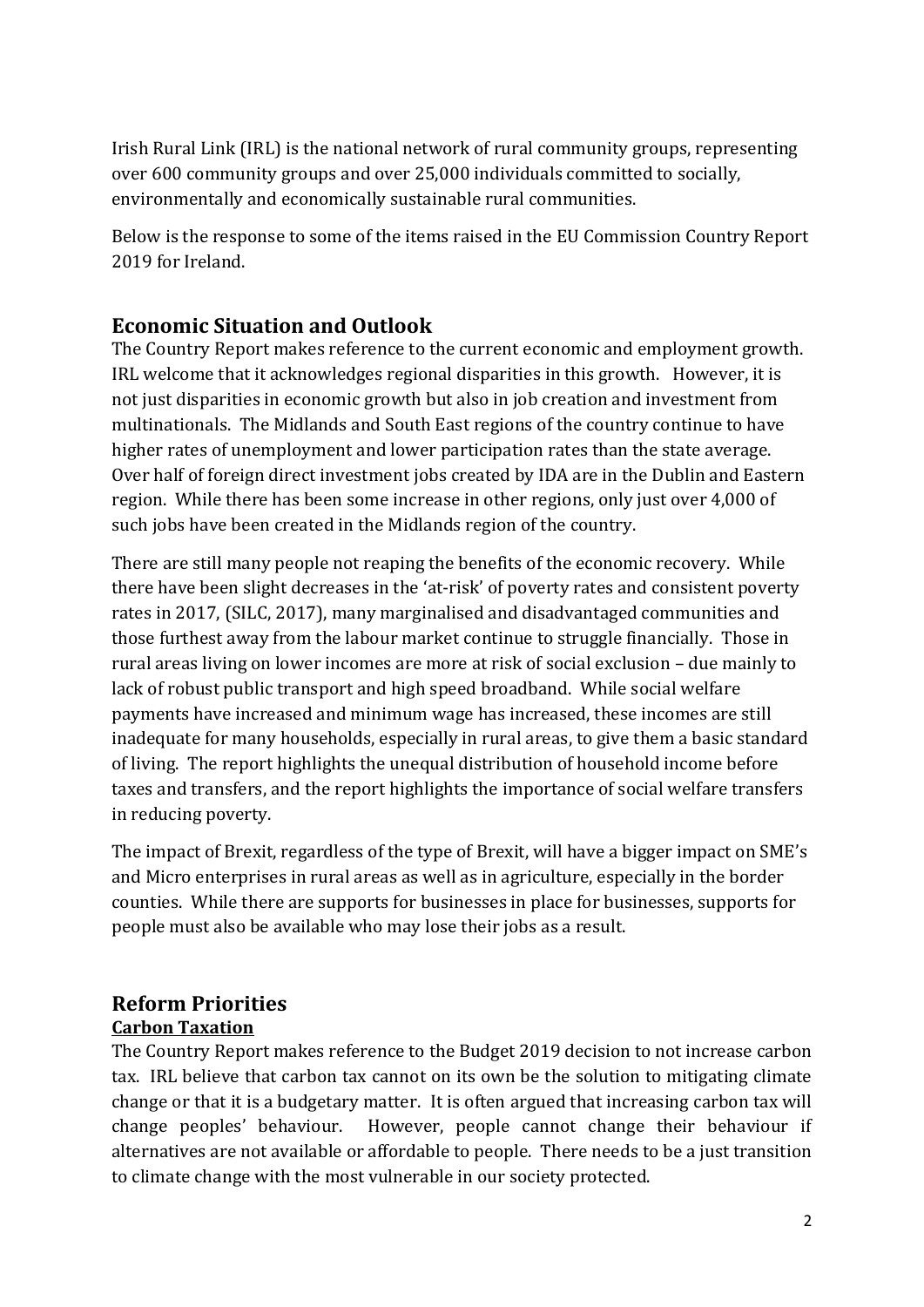#### *Fuel Poverty*

Rural households are at greater risk of fuel poverty due to the nature of the rural housing stock, the types of fuels available, limited opportunities to switch to cheaper fuels such as gas or take advantage of bundle deals offered by gas and electricity suppliers. Approx. 22% of individuals at risk of poverty went without heat at some stage during 2017 while 13% were unable to keep their home adequately warm. For those living in consistent poverty, these figures were much higher with just half of individuals (51%) going without heat at some stage during the year and 30% unable to keep their home adequately warm. (SILC 2017). If the proposed increases in carbon tax were implemented, these groups will be further put at risk of fuel and energy poverty, with little or no access to alternative fuels.

## *Retrofitting of homes and buildings*

Retrofitting of homes is widely acknowledged by all as a simple measure that can greatly reduce our energy usage and in the long term reduce the cost of energy. It remains in the Government's interest to provide capital funding to invest in retrofitting of homes and businesses to reach climate change targets with the long term benefits far outweighing initial investment. IRL were successful in working with SEAI in hosting information evenings on the deep retrofit programme and on its Better Energy and Warmer Home grants.

While most of these grants are available to home owners, the uptake by landlords, Local Authorities and Approved Housing Bodies needs to be increased as this is where many people who experience fuel and energy poverty live and are unable to make changes to the property.

## **Financial Sector 4.2.1 Banking Sector**

The country report makes reference to the depressed demand for loans among SME's. Micro and SME's remain a key employer in rural areas. SME's are still finding it difficult to access credit from the banking system and are therefore unable to reach their full potential. They are also more vulnerable to external financial shocks.

IRL have been at the forefront in campaigning for a Local Public Banking Model being introduced in Ireland as an alternative banking model for people than the pillar banks. We welcome that the Government published a report in July 2018 on Public Banking and investigation the German Sparkassen model and that a stakeholder forum will be established shortly on this. More details on our proposal are available on <http://www.irishrurallink.ie/local-community-banking/>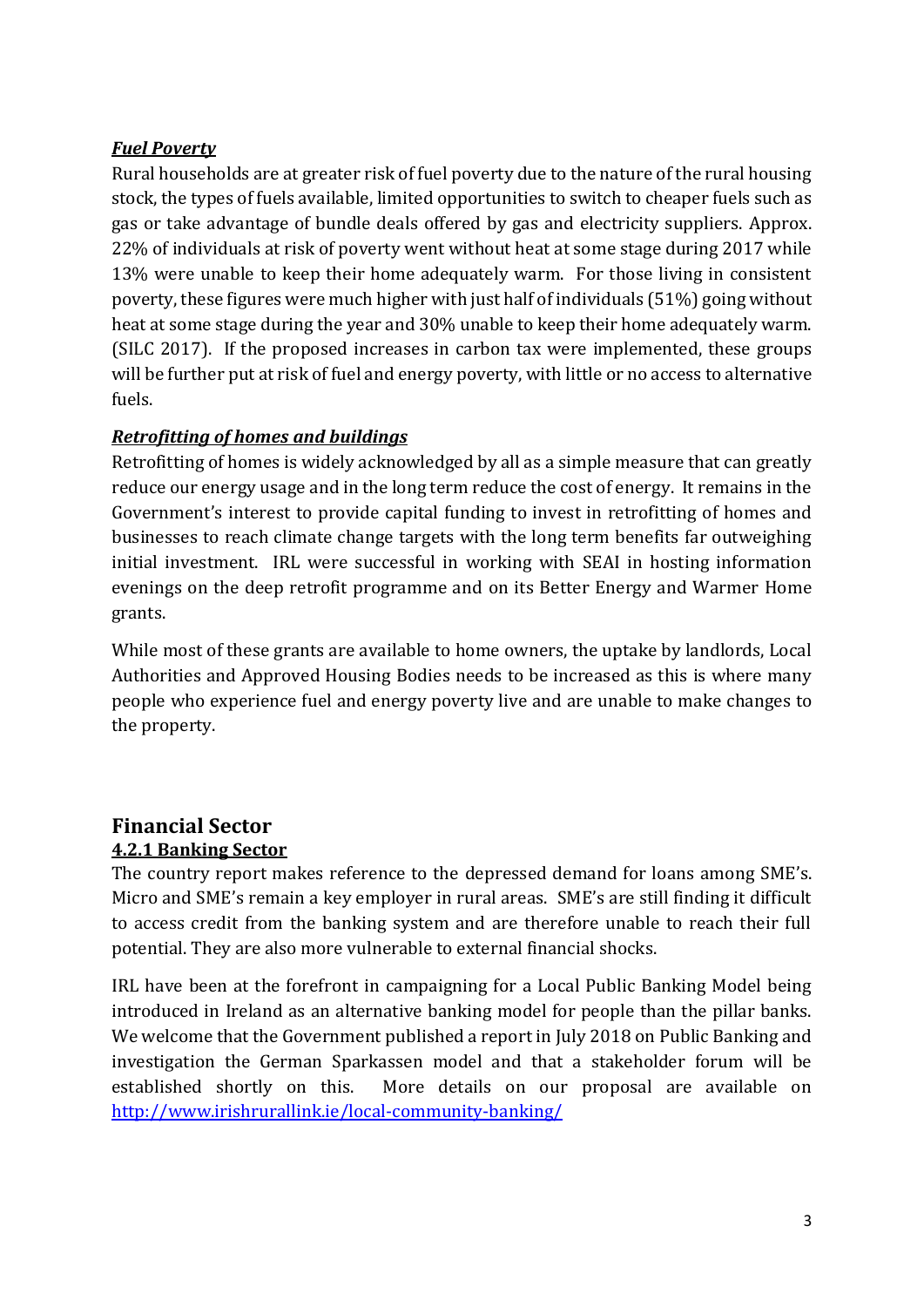## **Labour Market, Education and Social Policies**

#### **4.3.1 Labour Market**

Irish Rural Link welcome that the overall unemployment rate in the state continues to fall, with most recent figures in the Labour Force Survey for Q4 2018<sup>1</sup> showing unemployment rate now stands at 5.4% and participation rate of 62.2%. However, there are still disparities in the rate of unemployment across regions, especially in the Midlands and South East regions, which have remained above the state average since rates began to fall. Although down on previous quarters, the rates stand at 6.6% in the Midlands and 7.7% in South East, while participation rate is also below state rate – 58.6% and 59.4% respectively. Of the 128,800, 38% are long-term unemployment. While we are reaching 'full employment', it is important that those who are furthest from the labour market have the opportunities to take up quality and long-term employment. Getting people back to work and the provision of the necessary training or upskilling is now necessary.

## *Regional Disparities and Quality of Jobs*

The quality of jobs available in rural areas tends to be lower than in urban area, with a higher number of people employed in lower paid sectors. Many jobs are in retail/wholesale, hotel and catering and tourism. In rural areas, these are the jobs many people work in as there is very little alternative unless they commute long distances to work, which is not always an option for people. However, jobs in these sectors are very often minimum wage jobs, precarious hours and seasonal. The Vincentian Partnership for Social Justice Minimum Essential Standard of Living (MESL)<sup>2</sup> for 2018 shows that income inadequacies are felt by households who were working on minimum wage with these inadequacies larger for households in rural areas for most of the household types looked at. This is mainly due to extra costs incurred by living in a rural area such as transport and energy costs. For people involved in agriculture, the average wage is well below the average industrial wage. While it varies from year to year, €31,374 in 2017. However, this figure was increased by increase in Dairy farm incomes. The value placed on jobs in these sectors – tourism, retail, agriculture must be increased if these sectors are seen as key opportunity sectors and a move towards payment of the living wage of €11.90 must be encouraged and we welcome the increase in minimum wage to  $€9.80$ from 1st January and the new legislation on zero hour contracts and hope that this is a move towards more sustainable jobs for employees. People cannot be made worse off by taking up employment. It must ensure them an adequate standard of living.

1

<sup>&</sup>lt;sup>1</sup> CSO Labour Force Survey Q4 2018

<https://www.cso.ie/en/releasesandpublications/er/lfs/labourforcesurveyquarter42018/> <sup>2</sup> Vincentian Partnership for Social Justice (2018) *'Minimum Essential Standard of Living 2018'* [https://www.budgeting.ie/download/pdf/mesl\\_2018\\_update\\_report.pdf](https://www.budgeting.ie/download/pdf/mesl_2018_update_report.pdf)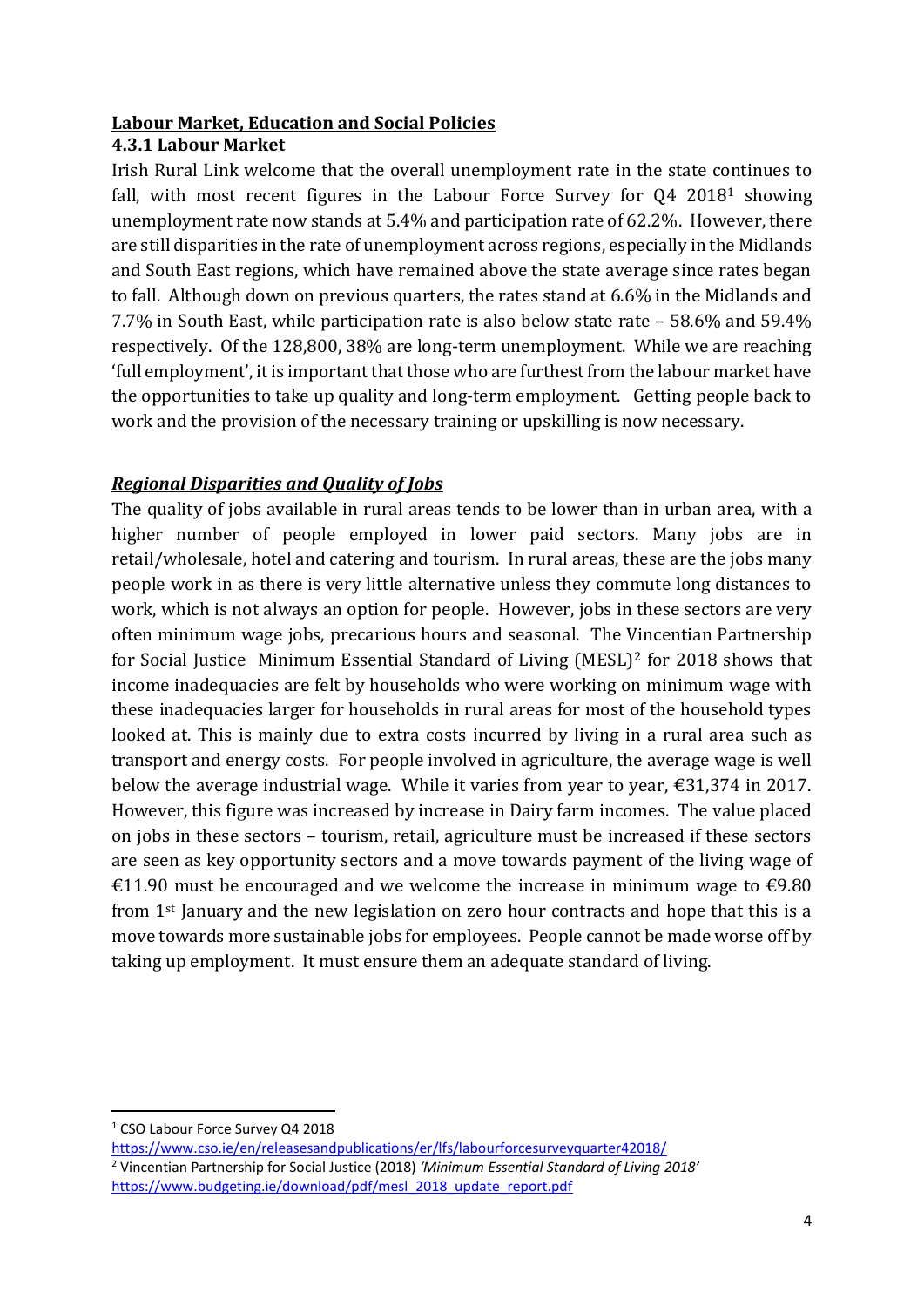#### *Participation Rate*

The Commission's report highlights the low level participation rates among groups who experience or are at more at risk of poverty and/or social exclusion. Those who are long term unemployed, women, migrants and people with a disability are very often excluded from accessing employment. As highlighted in the report, Ireland has one of the lowest employment rates for people with disabilities in the EU – 26% compared to the EU average of 48.1%. More supports to help people with disabilities get into employment and more supports for employers to take on people with disabilities is needed.

As mentioned getting people who are long-term unemployed into sustainable employment is needed and the youth unemployment rate is higher in the Border, Midlands and western region. While Brexit, in whatever form it will take, will impact on the whole of the country, those living in border counties will be most affected and those who are long-term unemployed may be pushed further away from the labour market.

Participation rate among women is also low in Ireland. There are 23% of those who are working part-time is underemployed. More women than men work part-time with more women choosing to work part-time. This is due mainly to lack of affordable childcare. As outlined in the Country report, 54.2% of inactive females reported caring responsibilities as the main reason for inactivity. Childcare costs in Ireland are the highest in the EU and for lone parents this is even higher. OECD report found that 42% of a lone mother on low income with two kids' disposable income is spent on childcare.

For those on low income living in rural areas, the lack of public transport is a barrier to participating in employment. For people with disabilities, this can be extremely difficult but also the cost of running a car can increase their risk of in-work poverty.

#### *Digital Skills*

The country reports that the rate of adult population that lack basic digital skills is 52%, which is well above the EU average of 43%. Irish Rural Link deliver the Getting Citizens Online basic computer training to adults over the age of 45 who have never used a computer before. It teaches people the very basic skills such as turning on the computer, the different parts of the computer, creating an email address, sending email, browsing the internet and using Government websites and paying bills, motor and property tax online. With payslips, P45's all moving online, employees who do not have basic digital skills must be trained up on these skills. IRL are also lead partner on a new EU Erasmus plus project – DELSA – Digital Empowerment for Low Skilled Adults and will develop educational tools for people to improve their digital skills.

Literacy and numeracy skills among adults is still a concern and we support our colleagues in National Adult Learning Agency in that this should be included in the country report. One in six Irish adults aged 16 to 64 find reading and understanding everyday texts difficult: for example, reading a leaflet, bus timetable or medicine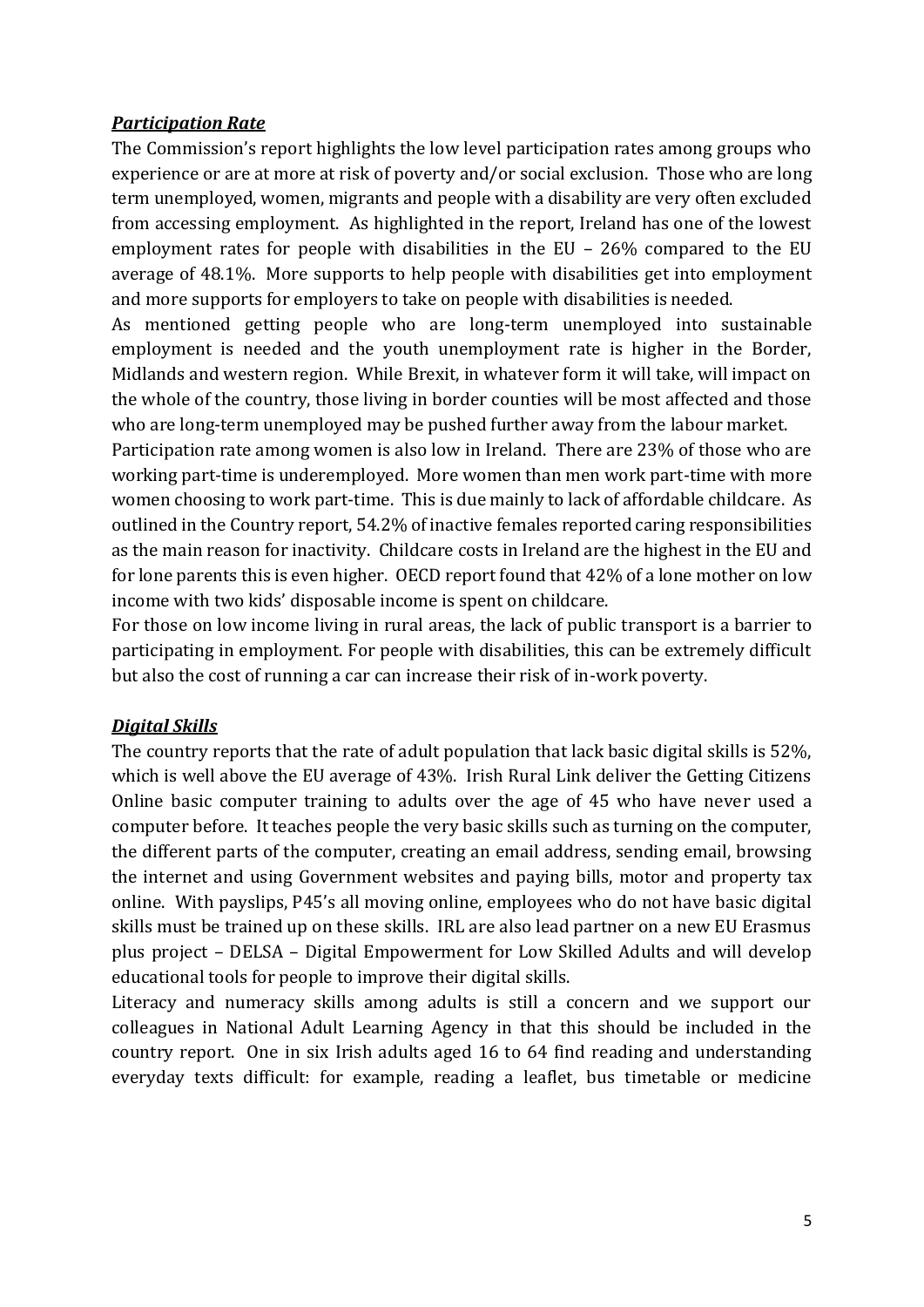instructions and 1 in 4 has difficulties using maths in everyday life (examples basic addition, subtraction and calculating averages)3.

## **4.3.2 Social Policy**

People in rural areas continue to be more at risk of poverty and social exclusion. This can be further exacerbated for marginalised and vulnerable groups of people; older people, young people, people with disabilities, migrant and ethnic minority. The lack of services such as public transport and broadband are two of the main causes of this.

The Vincentian Partnership MESL continues to show households living in rural areas, the MESL is higher than for households in urban areas. These higher costs are primarily related to higher transport and home energy costs. For example, meeting the transport needs of rural pensioner households requires a car – this can add an additional €59 per week (due to fuel, maintenance, insurance, etc) to the MESL budget for a lone pensioner in a rural area compared to no direct transport costs for a lone pensioner in an urban area. (VPSJ, 2018).

| <b>Household Type</b>               | <b>Rural</b> | <b>Urban</b> |
|-------------------------------------|--------------|--------------|
| 2 Parents with 1 infant             | $-675.83$    | $-625.78$    |
| 2 Parents with 2 Children           | $-655.35$    | $-61.28$     |
| (1 pre-school,1 primary)            |              |              |
| 2 Parents with 2 Children           | $-£126.50$   | $-674.30$    |
| (1 primary, 1 secondary)            |              |              |
| 2 Parents with 3 Children           | $-670.90$    | $-621.61$    |
| (1 infant, 1 pre-school, 1 primary) |              |              |
| 2 Parents with 4 Children           | $-£205.91$   | $-£145.71$   |
| (2 primary, 2 Secondary)            |              |              |
| One Parent with 1 child             | $-£101.57$   | $-625.03$    |
| (Primary school)                    |              |              |
| One Parent with 2 Children          | $-681.94$    | $-67.17$     |
| (1 pre-school, 1 primary)           |              |              |
| One Parent with 2 Children          | $-£153.08$   | $-680.19$    |
| (1 primary, 1 secondary             |              |              |

**Income Inadequacies by Household Type in Receipt of Social Welfare Payment**

**<sup>.</sup>** <sup>3</sup> NALA (2018) Pre-Budget Submission: Literacy matters

[https://www.nala.ie/sites/default/files/publications/pre-budget\\_submission\\_from\\_nala\\_august\\_2018.pdf](https://www.nala.ie/sites/default/files/publications/pre-budget_submission_from_nala_august_2018.pdf)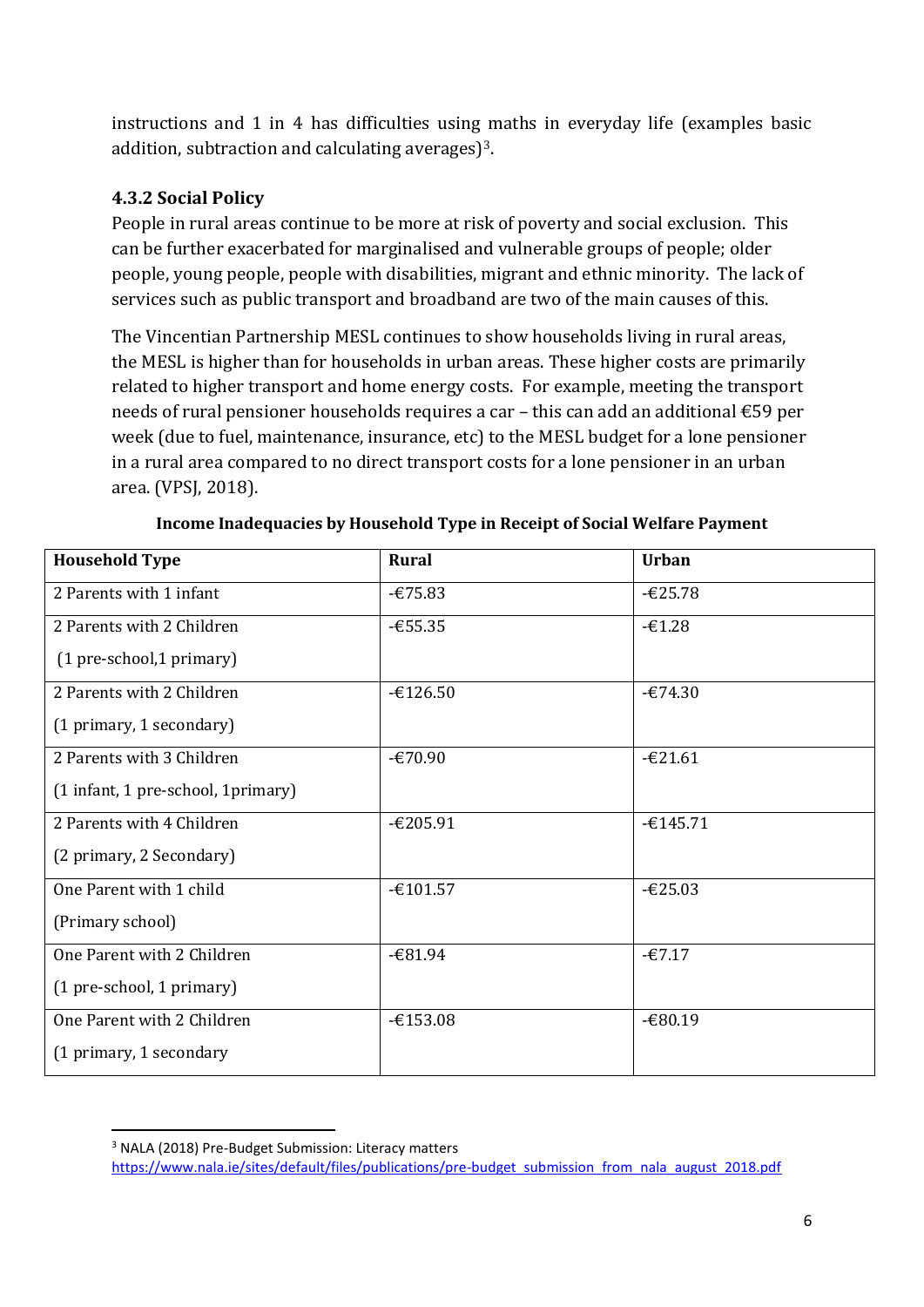| Single Adult living in Private Rented<br>Accommodation | $-684.83$ | -€47.38 |
|--------------------------------------------------------|-----------|---------|
| Pensioner Living Alone (non-contributory)              | $-655.71$ | +€8.59  |
| Pensioner Living Alone (Contributory)                  | $-645.24$ | +€18.20 |

And as mentioned, households in rural areas in receipt of minimum wage still have higher income inadequacies that their urban counterparts.

Lack of transport and high speed broadband remains two of the biggest problems facing people living in rural areas and increases people's risk of both social and economic exclusion, especially most vulnerable groups. The Country Report highlights child poverty. While children from low income households across the country are more likely to live in poverty or are at risk of poverty, it also impacts on social inclusion and how they can participate in activities both in an outside of school. For children in rural areas, lack of broadband in the home and indeed in school puts these children at a disadvantage.

#### **4.3.3 Education and Skills**

The high rate of early school leavers among people with disabilities is a concern and impacts on their ability to get employment and remain in employment long-term. For students with learning difficulties, there continues to be long waiting lists to get assessed, especially for those where the difficulty may not be so severe. There is also a two-tier system with assessment, with those from families on higher income able to afford private assessment.

While tertiary attainment continues to increase, access to third level from lower socioeconomic backgrounds continue to be lower than the general population. The 'Higher Education Access Fund' has helped with this, but more supports in schools to help students apply for this is needed. The Disability Access Route to Education is also available to students with disabilities and students with learning disabilities. However, this is not available in all colleges. Again, schools need to publicise this scheme more and more colleges need to make it available to students.

For students in rural areas, they very often have to move away to attend college. However, with the high cost and low availability of student accommodation, students in rural areas either do not go to college or are now commuting long distance to go to college. For those with no access to a car, this is made difficult with lack of robust public transport. Local Link buses – the providers of Rural Transport, have in some locations, provided transport to colleges and universities but again this is not available across the country.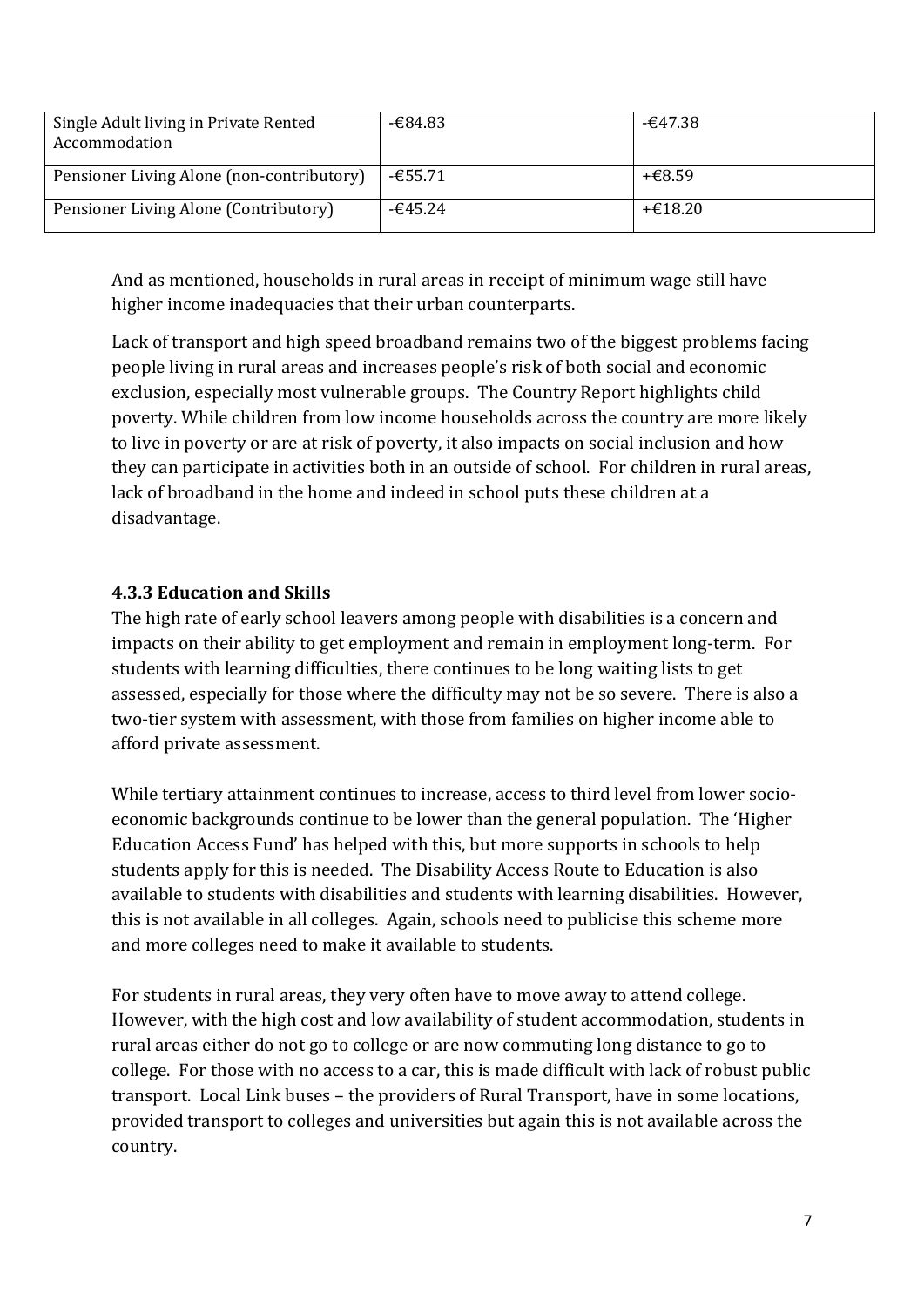Upskilling and training for people on low income or who are long-term unemployed is very often needed. Community Education is a route for many people who never finished second level education to access further training and education. However, funding for community education is not core funded, making it difficult for providers to plan their budgets and availability of courses.

## **4.3.4 Healthcare**

Ireland continues to have a two-tier health system, with access to healthcare, in particular specialist healthcare, based on income and not need. While people on low income may be eligible for a medical card or GP visit card, those who are just over the income threshold, find it difficult to pay the cost of a GP visit and prescription if needed.

We welcome the launch of SlainteCare and await the publication of the Action plan for the implementation of this. The full implementation of this new healthcare system will depend on the resources available. With challenges in hiring staff and retention of staff – nurses and GP's especially in rural areas, where GP's are retiring and are not being replaced.

Funding will also be a challenge especially in transferring current budget framework to the SlainteCare budget.

The report makes reference to Ireland's high occupancy rate in the country's hospitals for one of the lowest number of hospital beds. With the focus of Slaintecare being on the delivery of healthcare in the community, community services that already exist can play a bigger role in the delivery of healthcare. Services such as Meals on Wheels can reduce a person's stay in hospital as well as reducing the risk of re-admission to hospital. It also allows a person remain in their own home.

#### **4.3.5 Investment Needs**

Investment in public services is needed to ensure Ireland's growth is inclusive of everyone. While Ireland has one of the higher rates of minimum wage in the EU and social welfare help reduce poverty, the lack of public services increases the cost of living for many people. The lack of transport in rural areas increases the cost of living for those in receipt of social welfare or on minimum wage employment. The lack of investment of these services, makes it more difficult for vulnerable groups to access other services such as employment, education, training, healthcare or to fully participate in society.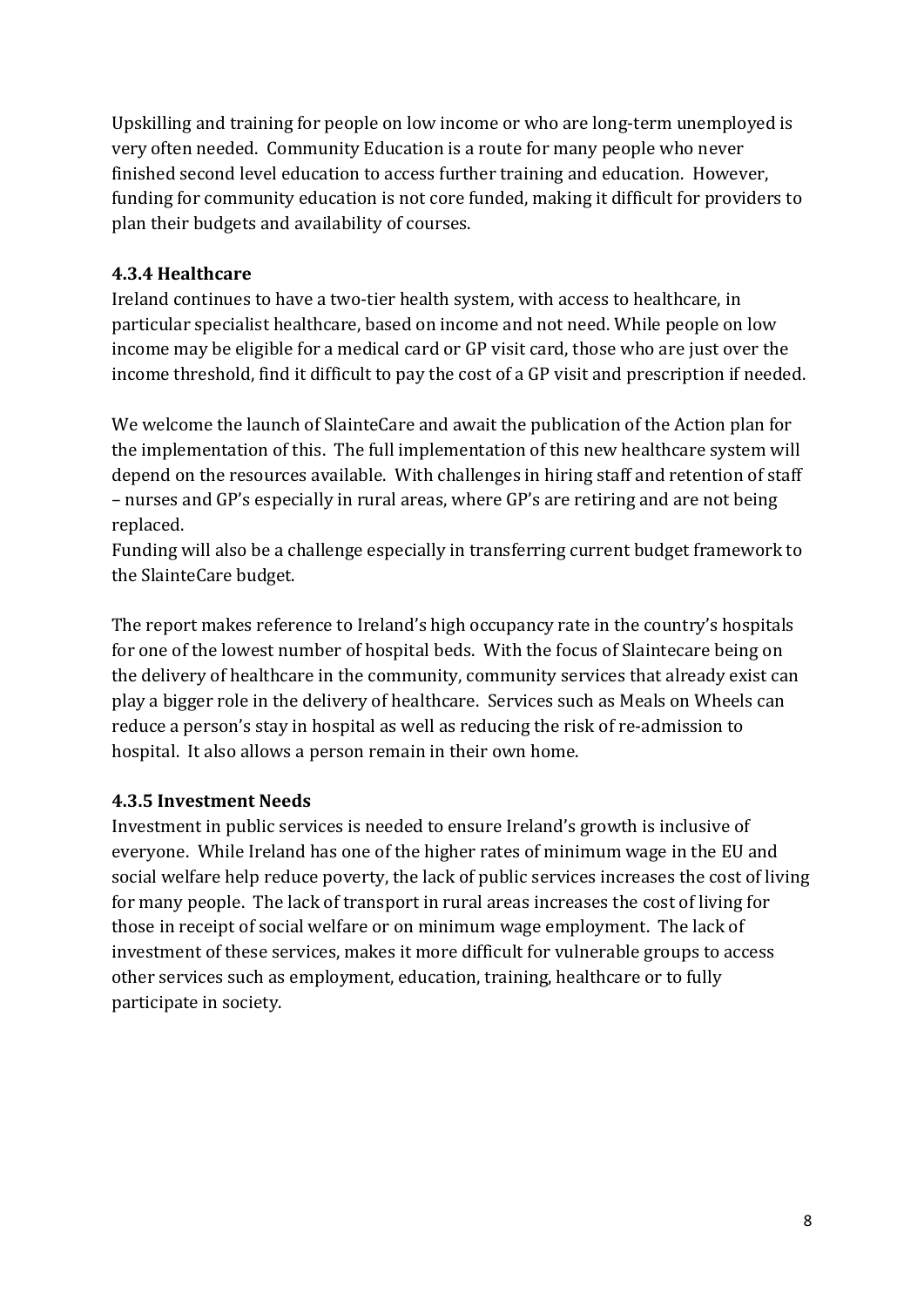## **Competitiveness Reforms and Investment**

While Ireland continues to attract investment from abroad, there is regional disparity in where this investment occurs.

## *Foreign Direct Investment*

Of the 210,443 jobs created by IDA companies in 2017, 101,355 in Dublin and Mid East<sup>4</sup>. While there were increases in FDI job creations in all regions, the Midland region had the smallest rate of annual growth at 1.2% with only 4,327 jobs created. A better balance is needed between the regions in attracting FDI. There is ample opportunity for the other regions to attract more FDI than is currently happening. Better collaboration between the IDA, Local Authorities Institutes of Technologies and Universities to see what are the barriers preventing more foreign investment. With the onset on Brexit, there is an increased opportunity for more foreign investment in Ireland and this must be dispersed evenly across the country.

#### *National Broadband Plan*

The rollout of the National Broadband Plan to the remaining homes and businesses in rural areas continues to be delayed with the tender process still not complete. High speed broadband is a necessity for the survival of rural businesses and can create a more regional balance in growth and investment as well as in employment.

<sup>1</sup> <sup>4</sup> IDA (2018) Annual Report 2017 [https://www.idaireland.com/IDAIreland/media/docs/About-](https://www.idaireland.com/IDAIreland/media/docs/About-IDA/IDA_Annual_Report_2017.pdf)[IDA/IDA\\_Annual\\_Report\\_2017.pdf](https://www.idaireland.com/IDAIreland/media/docs/About-IDA/IDA_Annual_Report_2017.pdf)